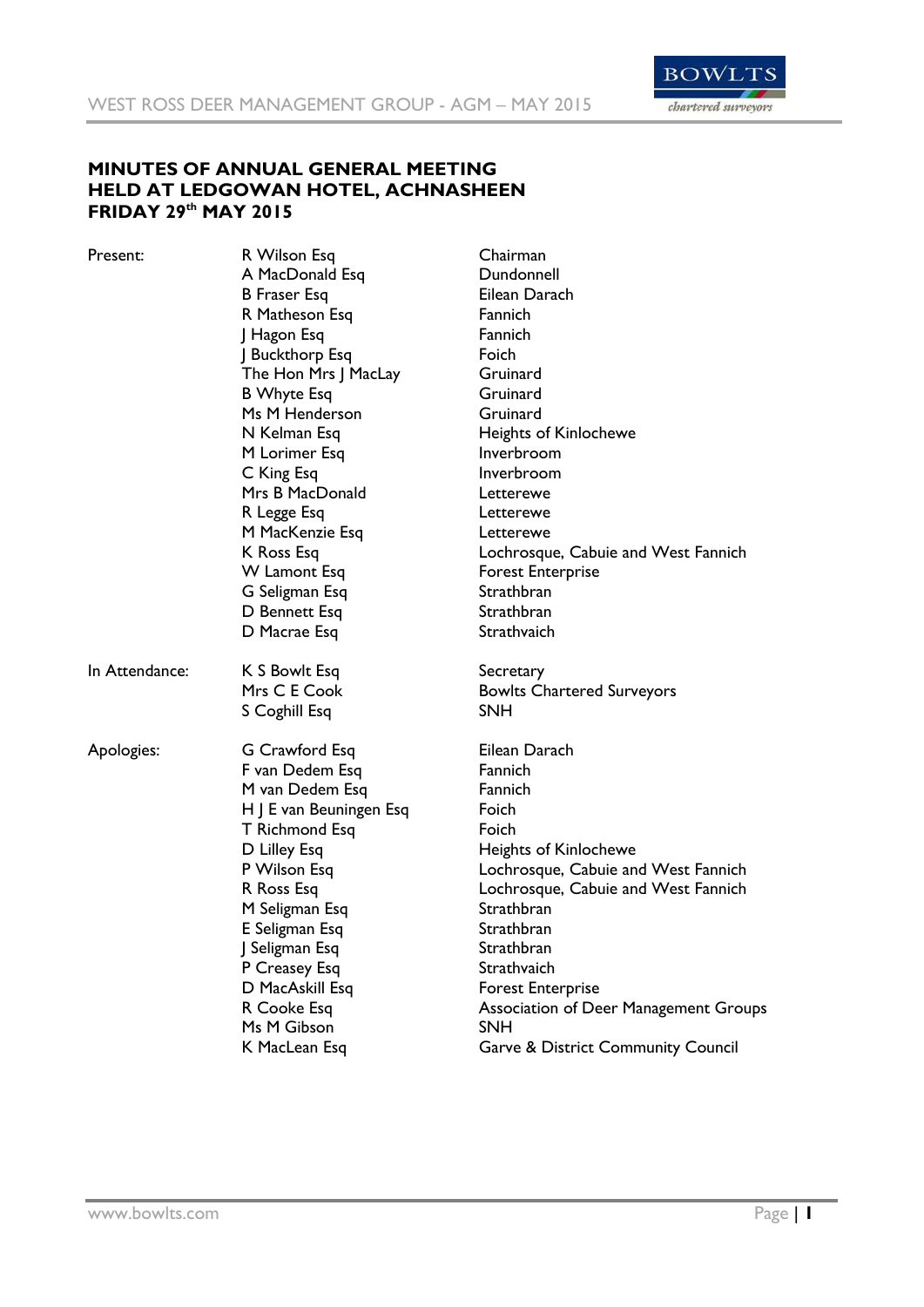

| Item | <b>Notes</b>                                                                                                                                                                                                                                                                                                                                                                                                                                                                                                                                                                                                                                                                                                          | Action |
|------|-----------------------------------------------------------------------------------------------------------------------------------------------------------------------------------------------------------------------------------------------------------------------------------------------------------------------------------------------------------------------------------------------------------------------------------------------------------------------------------------------------------------------------------------------------------------------------------------------------------------------------------------------------------------------------------------------------------------------|--------|
| 1.0  | Welcome and Introduction from the Chairman                                                                                                                                                                                                                                                                                                                                                                                                                                                                                                                                                                                                                                                                            |        |
|      | The Chairman, Randal Wilson (RW), welcomed everyone to the AGM at our<br>new venue. He reported another busy year for the Deer Management Group,<br>with plenty demands being made on our sector. He highlighted that the last year<br>had involved:-                                                                                                                                                                                                                                                                                                                                                                                                                                                                 |        |
|      | Agricultural Holdings Review;<br>٠<br>Land Reform Review;<br>$\bullet$<br>Scottish Independence Referendum;<br>$\bullet$<br>General Election.<br>$\bullet$                                                                                                                                                                                                                                                                                                                                                                                                                                                                                                                                                            |        |
|      | He confirmed that deer continued to be high on the Scottish politicians' radar<br>with increasing pressure on the Group to not only perform, but to be seen to<br>perform. He highlighted that deer managers faced another review of the<br>"voluntary principle" which was going to be looked at in 2016 to see whether it<br>was working.                                                                                                                                                                                                                                                                                                                                                                           |        |
|      | The Association of Deer Management Groups (ADMG) is clear that a great deal<br>of progress is being made, but by 2016, all Deer Management Groups will have<br>to have a Deer Management Plan in place. Not only a Plan, but a Plan which<br>meets certain criteria set out by Scottish Natural Heritage (SNH), essentially<br>having sufficient detail to demonstrate that all the basics are being done and that<br>public benefits are being identified and secured. "Benchmarking" of Deer<br>Management Plans has been the talk of 2014/15 and it is clear that Deer<br>Management Plans have to come up to the necessary standard.                                                                              |        |
|      | RW confirmed that he and Ken Bowlt (KSB), the Group secretary, had spent<br>time last year going through our Deer Management Plan with Sinclair Coghill<br>(SC) of SNH, assessing it against the benchmark, and found that a number of<br>improvements could be made.                                                                                                                                                                                                                                                                                                                                                                                                                                                 |        |
|      | RW confirmed that the ADMG and SNH have worked hard to come up with a<br>benchmarking system that was acceptable to the sector and having completed<br>the assessment for our Plan, the areas for improvement have been identified.                                                                                                                                                                                                                                                                                                                                                                                                                                                                                   |        |
|      | RW suggested that on public interest/benefit, the Group has nothing to fear. His<br>view was that a well-managed deer herd with all of our actions identified would<br>tick both the private and public benefit boxes at the same time. RW advised that<br>we had a new Minister for Environment, Climate and Land Reform in Dr Aileen<br>McLeod. She is clearly a polished politician who has been tasked with delivering<br>a portfolio which is high up on the Scottish Government's agenda. Her<br>foreword in "Scotland's Wild Deer - A National Approach" in which the ADMG is<br>a contributor to the steering group, sets out her stall, and RW recommended<br>that everyone take the opportunity to read it. |        |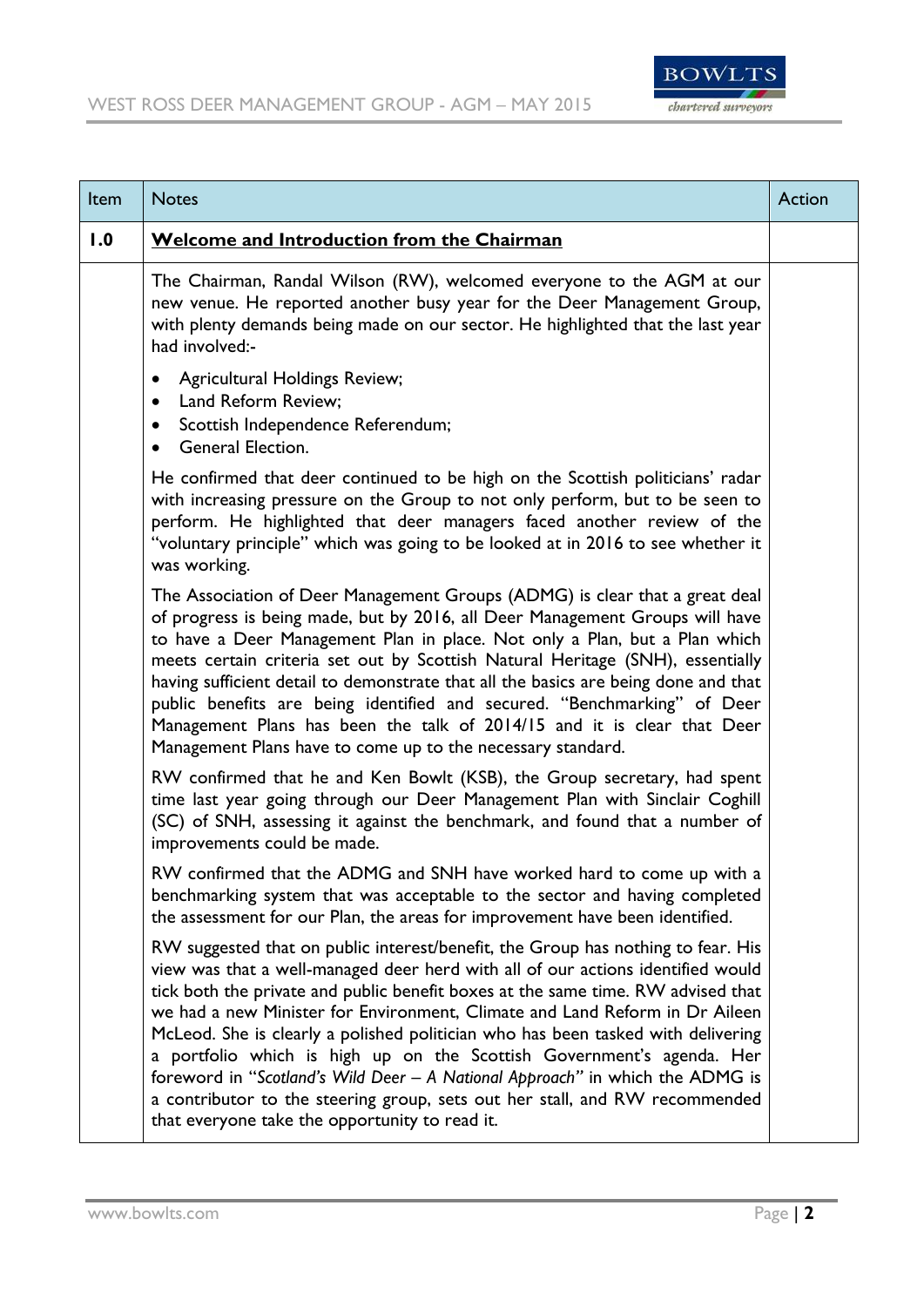

| Item | <b>Notes</b>                                                                                                                                                                                                                                                                                                                                                                                                                                                                                                                                                                                                                           | Action |
|------|----------------------------------------------------------------------------------------------------------------------------------------------------------------------------------------------------------------------------------------------------------------------------------------------------------------------------------------------------------------------------------------------------------------------------------------------------------------------------------------------------------------------------------------------------------------------------------------------------------------------------------------|--------|
|      | In summing up, RW suggested that we know what is expected of us and that we<br>must continue to work with the agencies and demonstrate that the extra effort<br>that we are putting in to being more accountable is working and we are all<br>benefitting, including the deer population. A more comprehensive Deer<br>Management Plan would make us all think about all aspects of deer management<br>in greater detail and is therefore making us all better deer and land managers<br>and so there are plenty positives from the updating exercise.<br>RW indicated that in his view, the proposed revisions to our Deer Management |        |
|      | Plan were essential and he hoped that the Group would support our progress as<br>one of the Groups who have reacted quickest to change and led from the front.                                                                                                                                                                                                                                                                                                                                                                                                                                                                         |        |
| 2.0  | Minutes of Meeting held on 28 <sup>th</sup> May 2014                                                                                                                                                                                                                                                                                                                                                                                                                                                                                                                                                                                   |        |
| 2.1  | <b>Adoption</b>                                                                                                                                                                                                                                                                                                                                                                                                                                                                                                                                                                                                                        |        |
|      | The meeting adopted the Minutes as an accurate record of the previous<br>meeting, this being proposed by Bill Whyte (BW) of Gruinard and seconded by<br>Ruari Mathieson (RM) of Fannich.                                                                                                                                                                                                                                                                                                                                                                                                                                               |        |
| 2.2  | <b>Matters Arising</b>                                                                                                                                                                                                                                                                                                                                                                                                                                                                                                                                                                                                                 |        |
|      | There were no matters arising.                                                                                                                                                                                                                                                                                                                                                                                                                                                                                                                                                                                                         |        |
| 3.0  | <b>Draft Financial Position as at 30th September 2014</b>                                                                                                                                                                                                                                                                                                                                                                                                                                                                                                                                                                              |        |
|      | KSB ran through the figures previously distributed for the period to $30th$<br>September 2014, which were highlighted in yellow in the income and<br>expenditure accounts circulated. The figures showed subscriptions totalling<br>£6,112.85 having been collected, with costs amounting to £5,541.06. It was<br>noted that at the end of the year, there were creditors of £369.60 and a bank<br>balance of £1,901.76.<br>KSB highlighted that roughly £2,500 was paid to the ADMG with the balance                                                                                                                                  |        |
|      | comprising meeting expenses, secretary/treasurer costs and outlays.                                                                                                                                                                                                                                                                                                                                                                                                                                                                                                                                                                    |        |
|      | There being no questions from the floor, the figures were adopted by the<br>meeting, proposed by Mark Lorimer (ML) of Inverbroom and seconded by RM<br>of Fannich.                                                                                                                                                                                                                                                                                                                                                                                                                                                                     |        |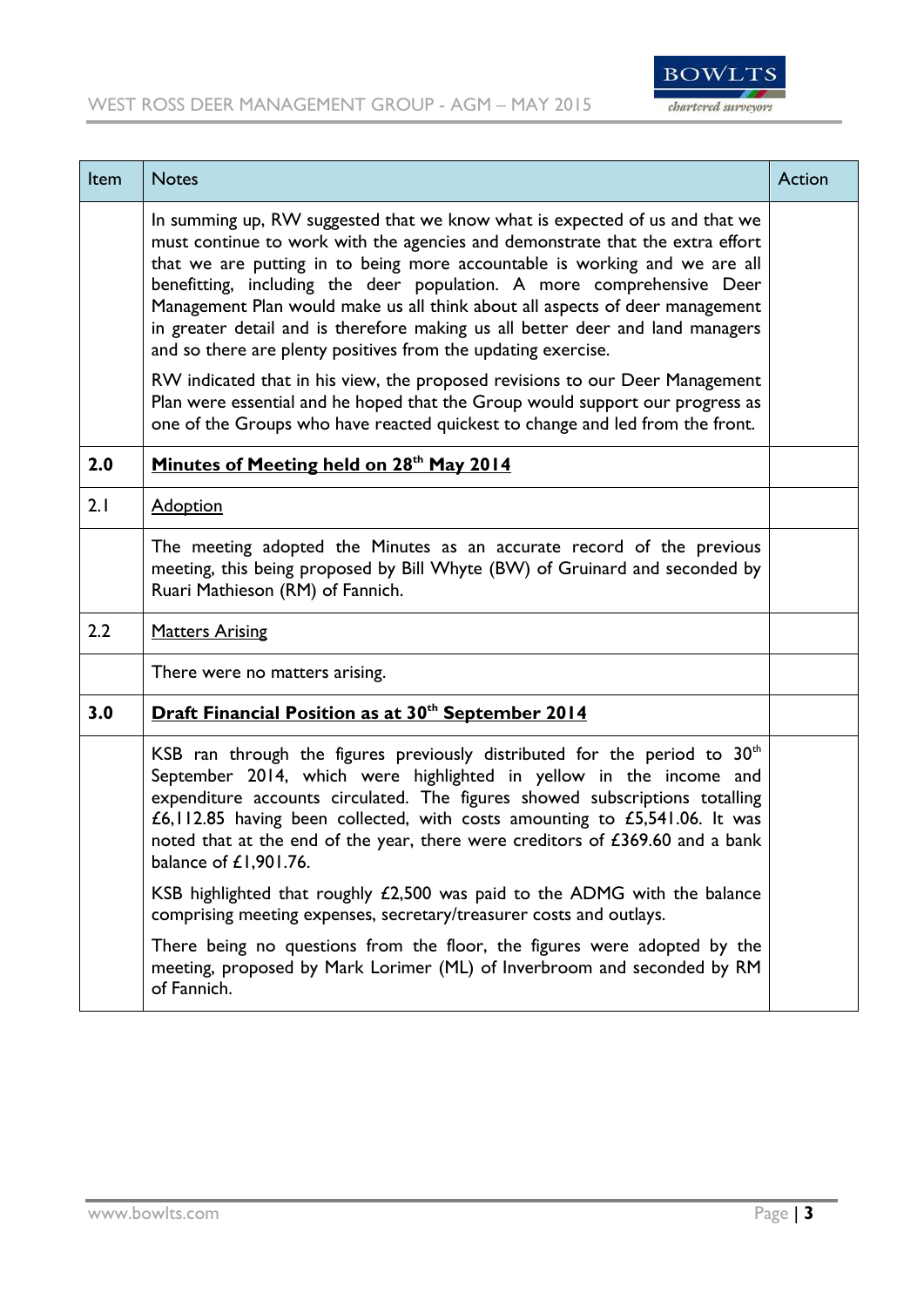

| Item | <b>Notes</b>                                                                                                                                                                                                                                                                                                                                                                                                                                                                                                                                                                                                                                                                                                                                                                                                                                                               | Action     |
|------|----------------------------------------------------------------------------------------------------------------------------------------------------------------------------------------------------------------------------------------------------------------------------------------------------------------------------------------------------------------------------------------------------------------------------------------------------------------------------------------------------------------------------------------------------------------------------------------------------------------------------------------------------------------------------------------------------------------------------------------------------------------------------------------------------------------------------------------------------------------------------|------------|
| 4.0  | <b>Budget for 2015/16</b>                                                                                                                                                                                                                                                                                                                                                                                                                                                                                                                                                                                                                                                                                                                                                                                                                                                  |            |
| 4.1  | <b>Budget</b>                                                                                                                                                                                                                                                                                                                                                                                                                                                                                                                                                                                                                                                                                                                                                                                                                                                              |            |
|      | KSB ran through the figures for the remainder of the current year to $30th$<br>September 2015 and also the budget for the following year. He confirmed that<br>the budgets were very much in line with the previous and current year's figures<br>with the exception that the budget included provision for the Deer Management<br>Plan upgrading costs, less 50% grant from SNH.                                                                                                                                                                                                                                                                                                                                                                                                                                                                                          |            |
|      | There being no questions from the floor, the budgets were proposed as<br>approved by The Hon Mrs J MacLay (JM) of Gruinard and seconded by Barbara<br>MacDonald (BM) of Letterewe.                                                                                                                                                                                                                                                                                                                                                                                                                                                                                                                                                                                                                                                                                         |            |
| 4.2  | <b>Members Subscription</b>                                                                                                                                                                                                                                                                                                                                                                                                                                                                                                                                                                                                                                                                                                                                                                                                                                                |            |
|      | The meeting considered the schedule of subscriptions previously circulated to<br>all members of the Group. There was no discussion on the detail and the<br>subscriptions for the coming year were proposed as approved by Kenny Ross<br>(KR) on behalf of Lochrosque, Cabuie and West Fannich, and seconded by<br>Norman Kelman (NK) of Heights of Kinlochewe.                                                                                                                                                                                                                                                                                                                                                                                                                                                                                                            |            |
|      | Willie Lamont (WL) of Forest Enterprise advised that his organisation would be<br>able to contribute £500 towards the upgrading of the Deer Management Plan<br>and asked that the schedule be adjusted accordingly. RW thanked WL for this<br>and asked KSB to effect the change to the schedule.                                                                                                                                                                                                                                                                                                                                                                                                                                                                                                                                                                          | <b>KSB</b> |
| 5.0  | Deer Management Plan - Revisions                                                                                                                                                                                                                                                                                                                                                                                                                                                                                                                                                                                                                                                                                                                                                                                                                                           |            |
|      | RW asked SC of SNH to open the discussion on the proposed revisions to the<br>Deer Management Plan and this he kindly agreed to do.                                                                                                                                                                                                                                                                                                                                                                                                                                                                                                                                                                                                                                                                                                                                        |            |
|      | SC firstly commented on the existing Plan, saying that it was considered in the<br>sector as an exemplar and was considered as a starting point for Groups who<br>didn't have a Plan and were starting to put a Plan in place. However, he<br>reinforced the comments made by RW during his welcome talk and confirmed<br>that this was a time of change. There was an evolving political climate which saw<br>deer management being high on the Government's agenda and groups coming<br>under increasing pressure to demonstrate that they were managing the deer<br>population and their habitat properly. In 2013, the Rural Affairs Committee took<br>views from all stakeholders and agreed to continue with the "voluntary<br>principle" but this was up for further review in 2016 and it was important that<br>the sector was able to demonstrate solid progress. |            |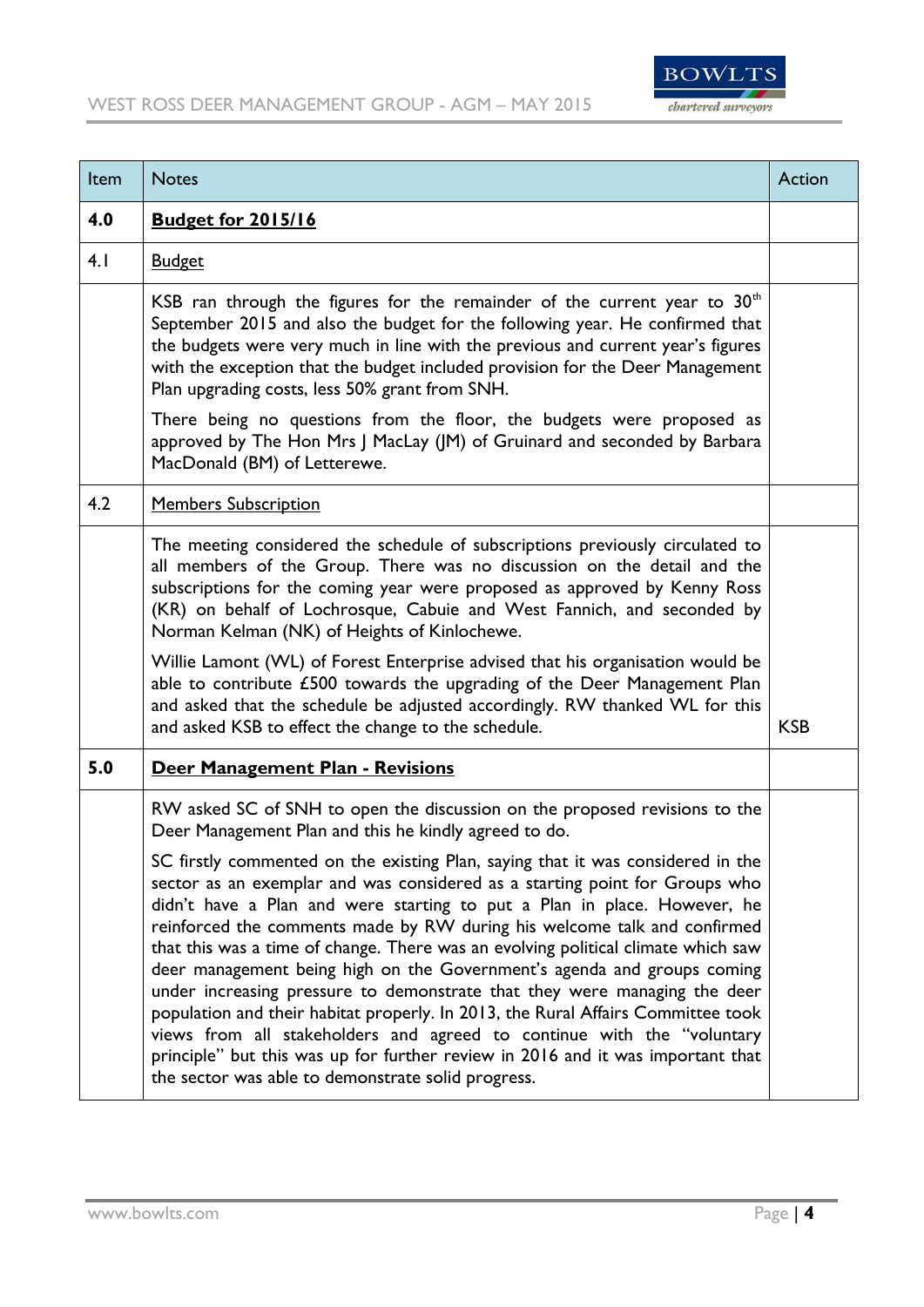

| Item | <b>Notes</b>                                                                                                                                                                                                                                                                                                                                                                                                                                                                                                                                           | Action        |
|------|--------------------------------------------------------------------------------------------------------------------------------------------------------------------------------------------------------------------------------------------------------------------------------------------------------------------------------------------------------------------------------------------------------------------------------------------------------------------------------------------------------------------------------------------------------|---------------|
|      | SC then turned to the "benchmark assessment" which had been distributed to<br>the Group previously. SC highlighted how the red, yellow and green worked,<br>with the general theme being green good, red bad and yellow somewhere in<br>between. He highlighted that in terms of how the West Ross Deer Management<br>Group operated, there was a lot of green. The boundaries of the Group made<br>sense, the members meet, there was a Deer Management Plan, training was<br>being given some thought and in general the Group was doing quite well. |               |
|      | However, when the 14 areas of public benefit were assessed, there was very<br>limited green, quite a bit of yellow and some red, and it was noted that in<br>absorbing public interest into the Plan, many of the updates were required.<br>There then was a general discussion on the merits of updating the Plan, the<br>general consensus being that most members felt it was a good idea to progress.                                                                                                                                              |               |
|      | However, it was acknowledged that it involved considerable expense and SC<br>highlighted that some funding was available and that an application that had been<br>received from the Group was currently under scrutiny but it was hoped that it<br>could be approved in early course.                                                                                                                                                                                                                                                                  |               |
|      | After considerable debate, the revisions were proposed as approved by ML of<br>Inverbroom and seconded by RM of Fannich.                                                                                                                                                                                                                                                                                                                                                                                                                               |               |
| 6.0  | <b>Cull Statistics</b>                                                                                                                                                                                                                                                                                                                                                                                                                                                                                                                                 |               |
|      | The Group reviewed the cull statistics for the 2014/15 season, the omissions<br>being noted. These omissions were Corriemoillie, Garve (Gordon MacKenzie),<br>Corriemoillie (Friday family), Lochluichart and Tournaig. SC agreed on behalf of<br>SNH to provide missing figures for Tournaig, Lochluichart and both<br>Corriemoillies. RW asked that KSB submit a written request to SNH for<br>returns from other occupiers within the Group area.                                                                                                   | <b>SC/KSB</b> |
|      | The omissions apart, there was no further discussion on the cull statistics, other<br>than mention of the need to include cull figures from other landowners within<br>the Group area.                                                                                                                                                                                                                                                                                                                                                                 |               |
|      | There was then some discussion on Licences/authorisation conditions in<br>reference to authorisations granted within the Group area to parties other than<br>members. There was also discussion on Night Shooting Licences and the<br>definition of fit and competent applicant.                                                                                                                                                                                                                                                                       |               |
|      | When asked how many Licences had been issued over the last year within the<br>Group area, SC indicated probably about six.                                                                                                                                                                                                                                                                                                                                                                                                                             |               |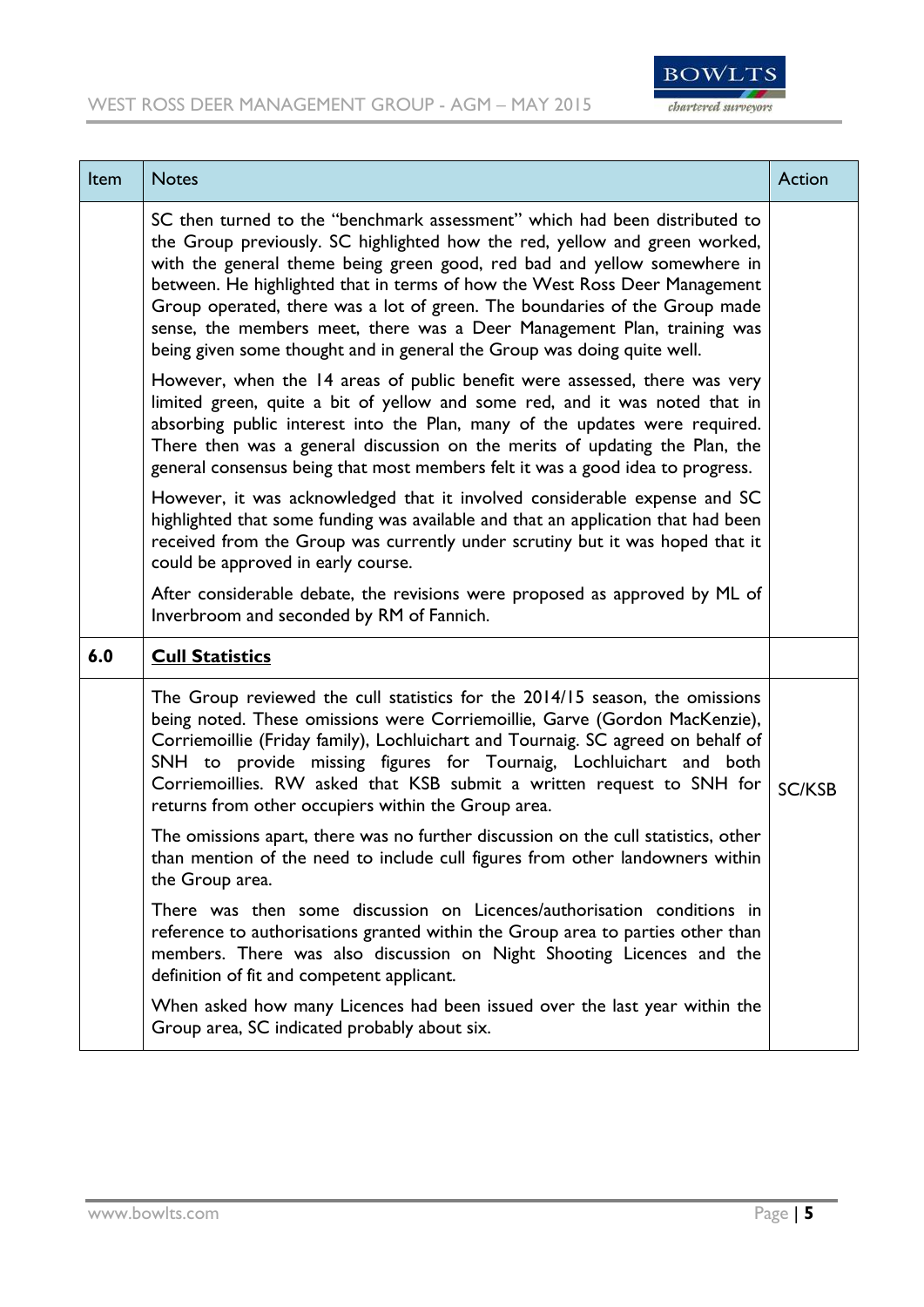

| Item | <b>Notes</b>                                                                                                                                                                                                                                                                                                                                                                                                                                                                                                                                                                                                              | Action         |
|------|---------------------------------------------------------------------------------------------------------------------------------------------------------------------------------------------------------------------------------------------------------------------------------------------------------------------------------------------------------------------------------------------------------------------------------------------------------------------------------------------------------------------------------------------------------------------------------------------------------------------------|----------------|
| 7.0  | <b>Deer Count</b>                                                                                                                                                                                                                                                                                                                                                                                                                                                                                                                                                                                                         |                |
|      | RW acknowledged that the weather had been difficult to enable a coordinated<br>count to be carried out and this was generally acknowledged by the Group.                                                                                                                                                                                                                                                                                                                                                                                                                                                                  |                |
|      | RM suggested that the deer in the Western Highlands had suffered dramatically<br>over the last two months and made mention of a figure of some 80 dead stags at<br>Attadale, Lochcarron. He also mentioned that probably about 90% of last year's<br>calves (i.e. yearlings) had been lost and young stags found dead in the wood. He<br>suggested that it might take some five generations for the population to recover.                                                                                                                                                                                                |                |
|      | David Bennett (DB) of Strathbran mentioned that at the beginning of the winter,<br>he had 38 calves coming into feed with the hinds and now there were only four.                                                                                                                                                                                                                                                                                                                                                                                                                                                         |                |
|      | NK confirmed that his experience was similar in that he had never seen a winter<br>which had been quite as hard on the deer. There was even mention of goats and<br>sika dying off.                                                                                                                                                                                                                                                                                                                                                                                                                                       |                |
|      | George Seligman (GS) of Strathbran queried how all the deer count data was<br>assembled and whether it ended up back with the secretary. KSB indicated that<br>some of the data did, but not all, but that he would circulate the count data that<br>he had and if anyone had additional data for their estate, he asked that they<br>furnish it to him so that the records for the Group could be as comprehensive<br>as possible.                                                                                                                                                                                       | <b>KSB/All</b> |
|      | Mention was made of the Section 7 count with Fannich and Lochrosque figures<br>down, although it was accepted that during inclement weather, deer from<br>Fannich and Lochrosque often made their way over to Foich and if a count was<br>done when the deer were over there, the figures were clearly distorted. RW<br>made a strong call for these deer not to be culled whilst at Foich, otherwise the<br>stocks could be depleted even further.                                                                                                                                                                       |                |
|      | DB suggested that restraint needs to be shown on culling as the winter had<br>caused carnage with the deer population in the Western Highlands.                                                                                                                                                                                                                                                                                                                                                                                                                                                                           |                |
| 8.0  | <b>Habitat Monitoring</b>                                                                                                                                                                                                                                                                                                                                                                                                                                                                                                                                                                                                 |                |
|      | KSB conveyed the apologies of Linzi Seivwright (ex SNH) who now operates<br>independently. She had hoped to attend the meeting to discuss habitat<br>monitoring, the collection and collation of data. However, she had advised that<br>she hopes there will be a prototype version of the deer management database in<br>place by the autumn and indicated that she would be happy to organise<br>sometime in the autumn to demonstrate the deer management database if this<br>was of interest to the Group. The deer management database is currently being<br>piloted and once tested, should be available generally. |                |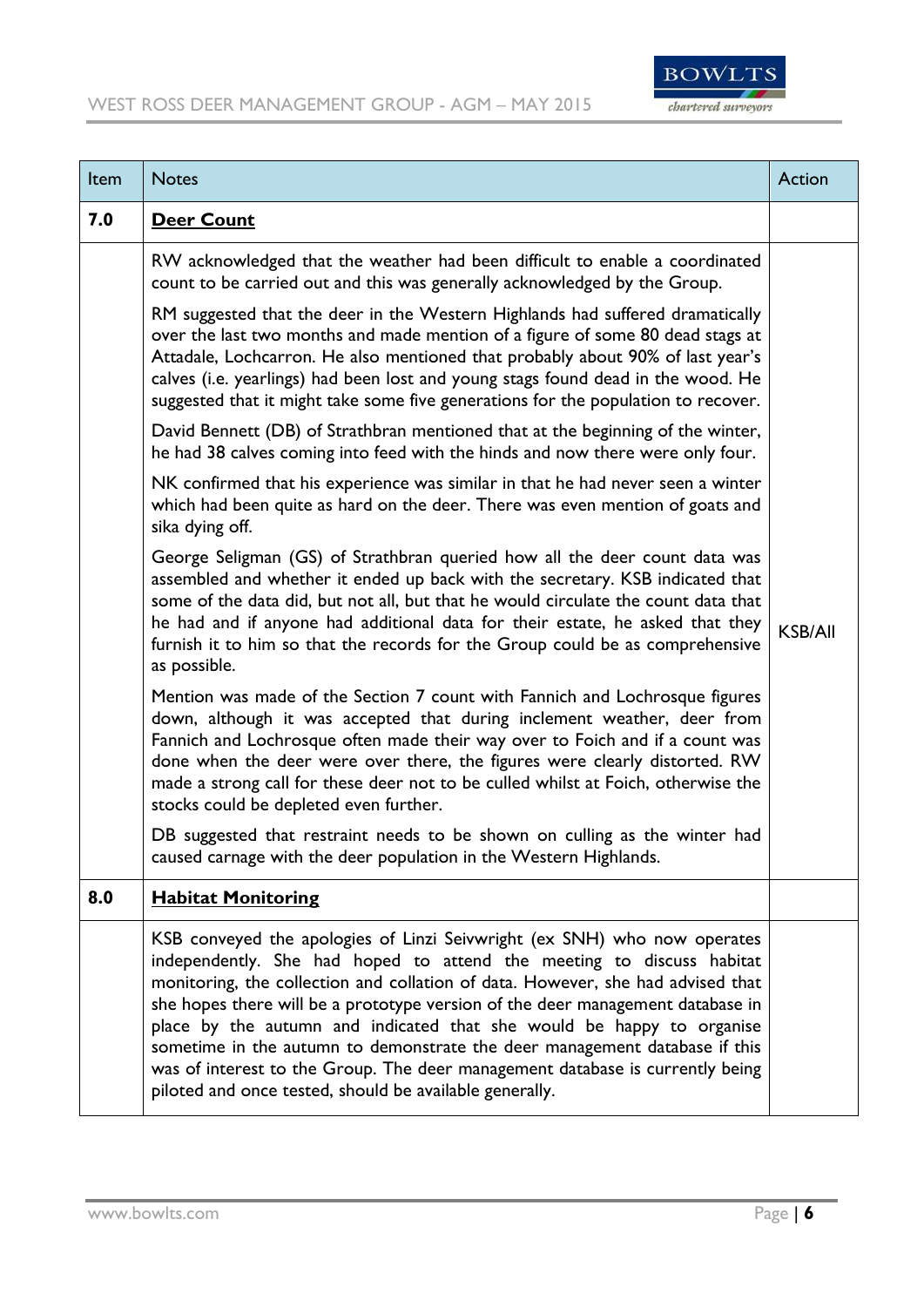

| Item | <b>Notes</b>                                                                                                                                                                                                                                                                                                                                                                                                             | Action |
|------|--------------------------------------------------------------------------------------------------------------------------------------------------------------------------------------------------------------------------------------------------------------------------------------------------------------------------------------------------------------------------------------------------------------------------|--------|
|      | She did mention that SNH had recently updated some of its monitoring<br>methodology and suggested that everyone make sure that they checked that the<br>methodology they were using for collecting the habitat monitoring data was<br>correct and that the correct data sheets, etc, were being used.                                                                                                                    | All    |
|      | There was some discussion within the Group on the frequency of monitoring<br>and frustration expressed in the delay in the processing of data.                                                                                                                                                                                                                                                                           |        |
|      | ML highlighted the problem where properties may remove sheep from grazings<br>with a view to improving the habitat but then ran the risk of falling foul of<br>SGRPID's working farmer rules. In his case, he had to increase sheep numbers<br>to 1,350 ewes in order to comply with the SGRPID regulations, the net result of<br>which was more degradation of the habitat. He appealed for more joined up<br>thinking. |        |
| 9.0  | <b>Poaching</b>                                                                                                                                                                                                                                                                                                                                                                                                          |        |
|      | There was no comment from the floor on poaching.                                                                                                                                                                                                                                                                                                                                                                         |        |
| 10.0 | <b>Association of Deer Management Groups</b>                                                                                                                                                                                                                                                                                                                                                                             |        |
|      | As above, Richard Cooke (RC) of the ADMG had sent his apologies, but RW<br>sits on the main Committee of the ADMG and he updated the membership on<br>the Association's activities.                                                                                                                                                                                                                                      |        |
|      | He reiterated the increase in pressure on the deer sector, with the 2016 review<br>looming. He highlighted that deer management and control had been brought<br>into the Land Reform Review, notwithstanding some opposition and sound<br>arguments against it.                                                                                                                                                          |        |
|      | The Land Reform contained possible limits on size of ownership and new<br>powers of compulsory purchase and RW suggested that everyone do what they<br>can to keep abreast and to participate in any consultations as they progress. He<br>confirmed that the ADMG had had a meeting with Dr Aileen McLeod, the<br>Minister for Environment, Climate and Land Reform, and that dialogue would<br>continue.               |        |
|      | RW highlighted the work of the Land Reform Review Group, noting the<br>following issues:-                                                                                                                                                                                                                                                                                                                                |        |
|      | proposed removal of exemption from sporting rates;<br>more powers to SNH as a backstop if the voluntary principle did not deliver;<br>$\bullet$<br>the difficulties in implementing sporting rates were also highlighted.<br>$\bullet$                                                                                                                                                                                   |        |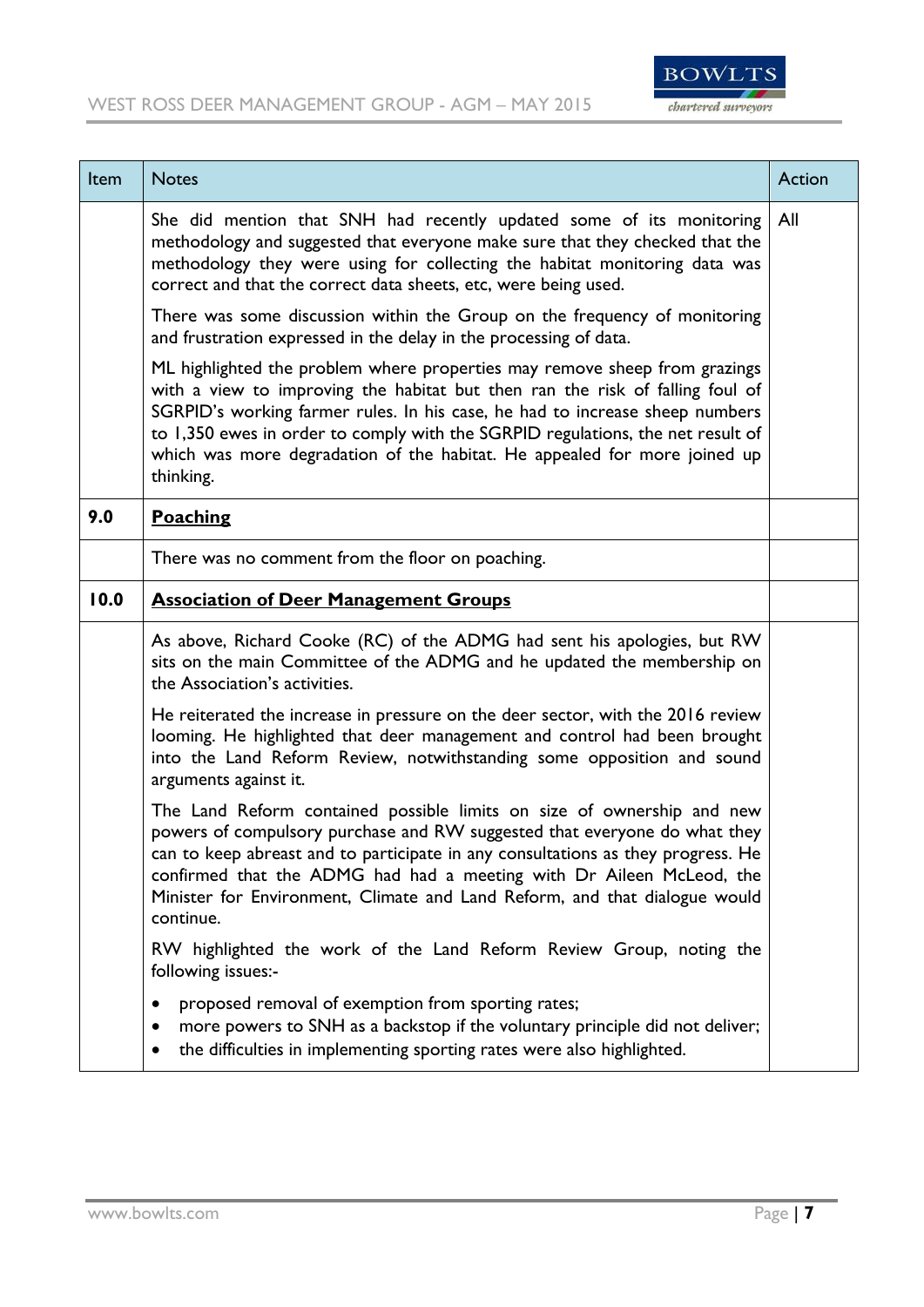

| Item | <b>Notes</b>                                                                                                                                                                                                                                                                                                                                                                                                                                                                                                                                                                                                                                                                     | Action |
|------|----------------------------------------------------------------------------------------------------------------------------------------------------------------------------------------------------------------------------------------------------------------------------------------------------------------------------------------------------------------------------------------------------------------------------------------------------------------------------------------------------------------------------------------------------------------------------------------------------------------------------------------------------------------------------------|--------|
|      | Lastly, RW discussed rural land management and public interest, highlighting<br>biodiversity, delivery of sustainable development, deer management in terms of<br>public benefit and that the key is delivery of an effective Deer Management Plan<br>and hence the benchmark agreed between the ADMG and SNH which identified<br>14 areas of public benefit. It was confirmed that SNH had assessed 44 Plans<br>against the benchmark and were looking at many of the Plans being updated<br>with a grant being available from SNH for 50% of the cost of the updating. RW<br>indicated that the proof will be in the delivery of action and that the key was<br>collaboration. |        |
| 11.0 | <b>Scottish Natural Heritage/Deer Commission</b>                                                                                                                                                                                                                                                                                                                                                                                                                                                                                                                                                                                                                                 |        |
|      | BW mentioned issues arising in dealing with SNH. In particular, Tamara Lawton<br>was mentioned and it was hoped that sensible dialogue between SNH and<br>Group members could be encouraged.                                                                                                                                                                                                                                                                                                                                                                                                                                                                                     |        |
|      | BW and Brian Fraser (BF) mentioned that they had been dealing with Tamara<br>Lawton in terms of tweaking the Deer Management Plan for the An-Teallach<br>area, in order to reduce impact. BW confirmed that they were looking at<br>localised target culling.                                                                                                                                                                                                                                                                                                                                                                                                                    |        |
|      | SC suggested that everyone try to deal with these things through the Deer<br>Management Group's Plan and that any changes BW makes to his own estate<br>plan should be fed through. RW indicated he was very happy to see if he could<br>facilitate a discussion, if required.                                                                                                                                                                                                                                                                                                                                                                                                   |        |
| 12.0 | <b>Election of Office Bearers</b>                                                                                                                                                                                                                                                                                                                                                                                                                                                                                                                                                                                                                                                |        |
|      | Both RW and KSB stepped down, only to be re-elected, as follows:-                                                                                                                                                                                                                                                                                                                                                                                                                                                                                                                                                                                                                |        |
|      | RW, Chairman – proposed by BW on behalf of Gruinard and RM on behalf<br>$\bullet$<br>of Fannich.                                                                                                                                                                                                                                                                                                                                                                                                                                                                                                                                                                                 |        |
|      | KSB, Secretary - proposed by BW on behalf of Gruinard and RM on behalf<br>$\bullet$<br>of Fannich.                                                                                                                                                                                                                                                                                                                                                                                                                                                                                                                                                                               |        |
| 13.0 | <b>Any Other Business</b>                                                                                                                                                                                                                                                                                                                                                                                                                                                                                                                                                                                                                                                        |        |
| 13.1 | Dedicated Radio Frequency                                                                                                                                                                                                                                                                                                                                                                                                                                                                                                                                                                                                                                                        |        |
|      | RW confirmed that KSB had been asked to submit an application to Ofcom for<br>a dedicated radio frequency which we could have all our stalkers and estate staff<br>tune into to cover the Wester Ross area. It was discussed that the costs were<br>reasonably low at $E/5$ for the licence for a five year period, there being no limit<br>to the amount of radios that could use it.                                                                                                                                                                                                                                                                                           |        |
|      | However, DB mentioned the "poaching frequency" already available to the<br>estates and it was agreed that everyone would try to use this frequency.                                                                                                                                                                                                                                                                                                                                                                                                                                                                                                                              |        |

J.